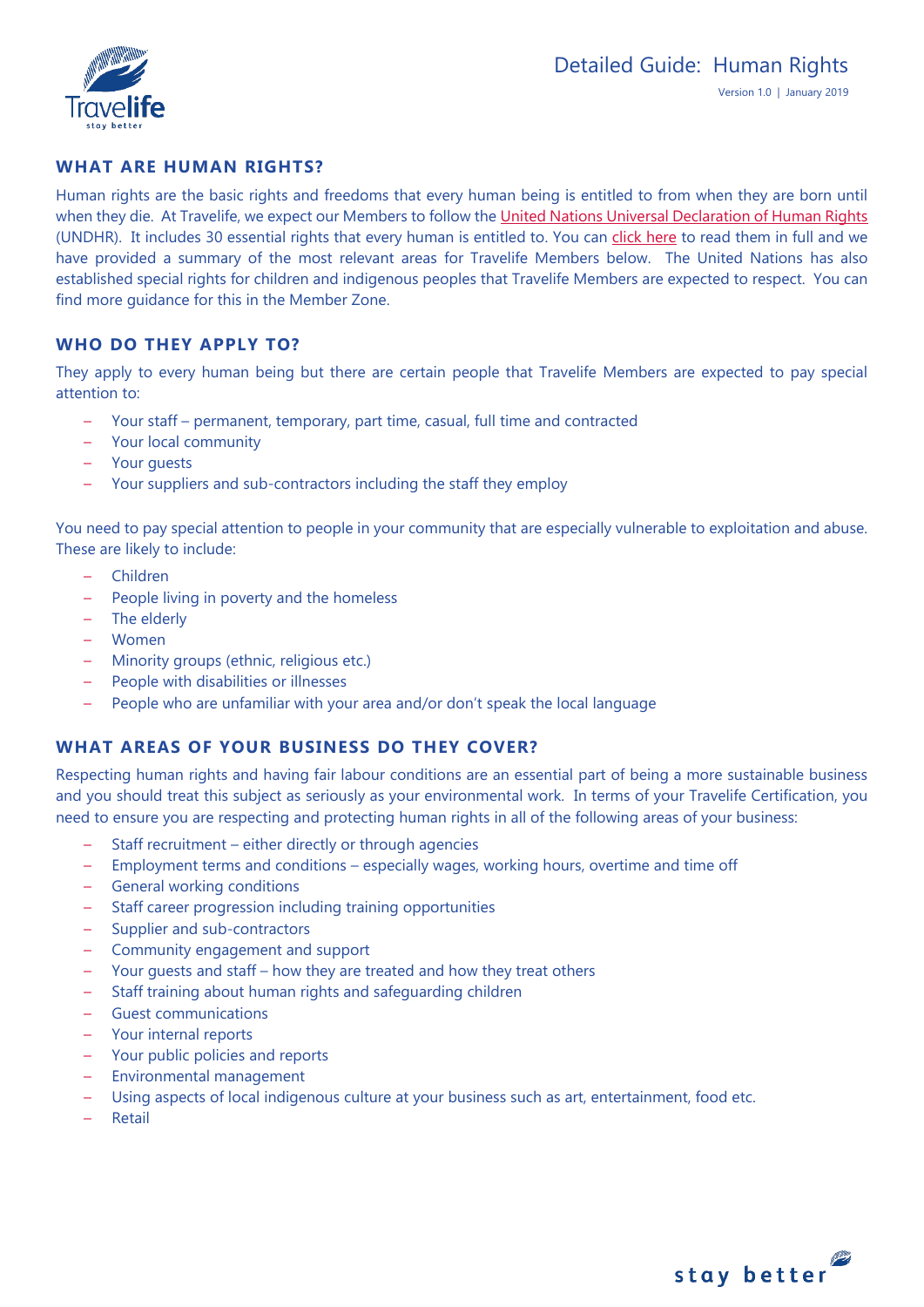## **THE HUMAN RIGHTS RELEVANT TO TRAVELIFE CERTIFICATION**

We expect every Travelife Member to respect all 30 of the rights set out in the UN Declaration, however some of them are specifically covered in the Travelife Standard so you will need to provide evidence that you comply with them in order to be Travelife Certified. These are summarised below along with how they relate to your business, which business area they cover and the related criterion on the Travelife Standard.

## **EQUALITY**

## **Summary of universal rights**

Every human being is entitled to their human rights wherever they go and cannot be treated differently because of their nationality, gender, age (but there are special rights for children), ethnicity, beliefs, thoughts, ideas, religion, marital status or sexual orientation.

## **How this applies to Travelife Certified Members**

You cannot discriminate by offering different types of staff accommodation, break areas, food and beverage, access to essential services or levels of privacy and security.

**Example:** You cannot put staff of one ethnicity in worse accommodation than people of another ethnicity.

You must pay people the same wages for the same work. Any differences in pay should relate to the level of responsibility and experience that is relevant to their job.

**Example:** You cannot pay a trainee housekeeper who was born in your country more than a trainee housekeeper who is an immigrant.

The terms and conditions of employment must be the same for everyone. This includes hours, breaks, holidays, benefits, opportunities, training, disciplinary and grievance procedures. The only exception is if you legally employ children, who you will need to make special conditions for so as not to hinder their education, health and general wellbeing.

**Example:** You cannot give men more training opportunities than you give women.

You cannot discriminate when you are recruiting staff.

**Example:** You cannot insist (publicly or privately) that only people under the age of 30 can be receptionists.

You must treat members of your community that are customers of your hotel the same as you treat your guests.

**Example:** If your restaurant takes quests from other hotels in your destination, you cannot deny or restrict access from members of your community.

All of your guests must have the same access to your services and facilities.

**Example:** You cannot refuse service at your bar to people of certain nationalities.

## **FREEDOM**

### **Summary of universal rights:**

- Everybody is free to travel within a country, to leave their country and return as they wish.
- Everybody is free to enter or leave employment without penalty or retaliation.
- Everybody is free to seek help from the law.
- Every worker is free to join a union or any other group in order to peacefully ensure their rights are respected and to seek better conditions.
- Nobody can be detained against their will.
- No human shall be a slave and no human can enslave another.

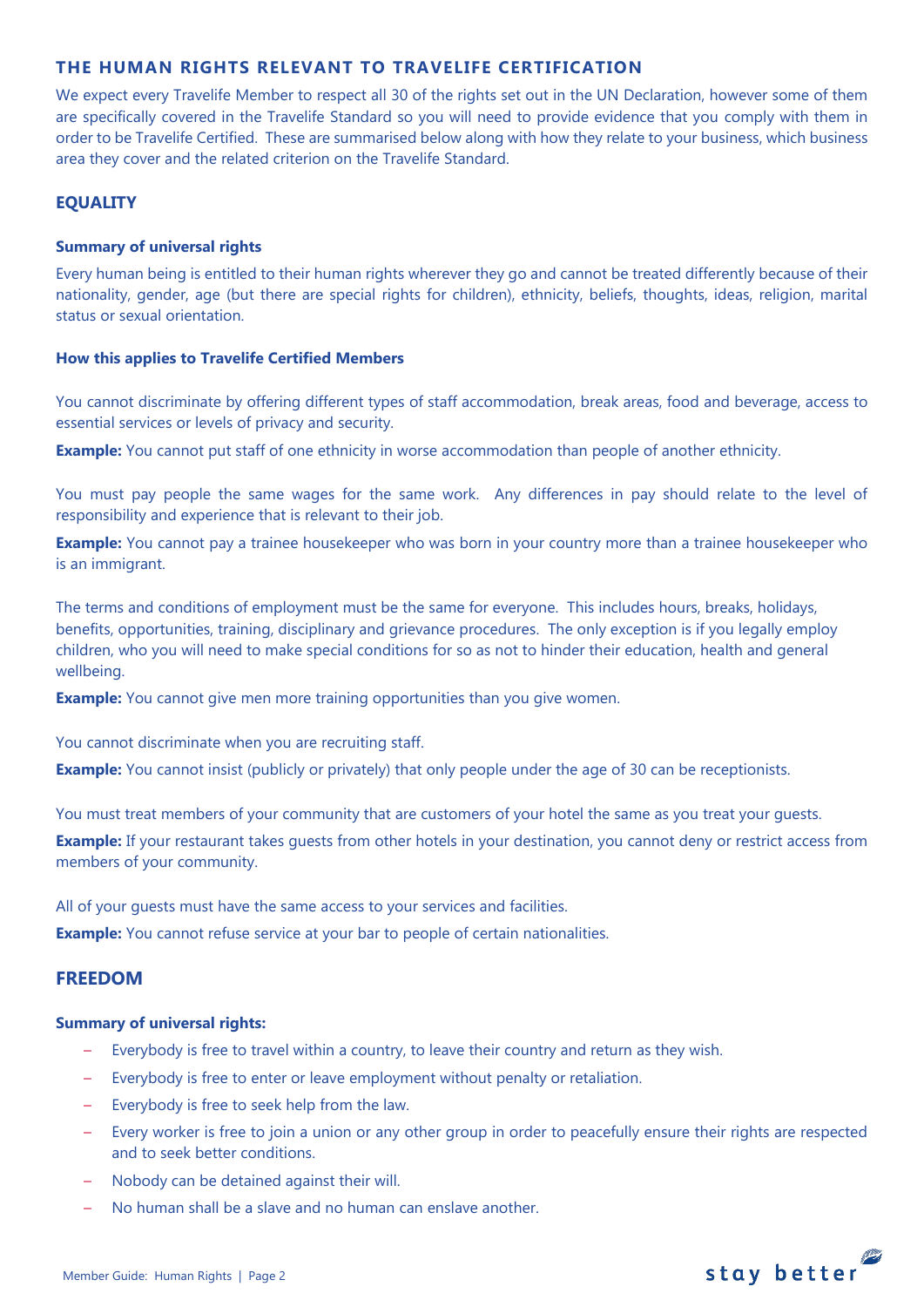## **How this applies to Travelife Certified Members**

You must not collect any recruitment fees from an employee, or allow an employment agency to collect fees, in order for staff to either secure or maintain their employment.

**Example:** You should not use recruitment agencies that collect fees from employees, instead you should pay all of your recruitment costs.

You must not retain or withhold any documents belonging to an employee that would prevent them from travelling freely within or outside your country.

**Example:** You must never withhold original passports, visas or other travel documents.

You must not retain or withhold any documents belonging to an employee that would prevent them from leaving their employment and you must ensure that any employment agencies you work with do not do the same. These include passports, other identity documents or financial documents (including credit/debit cards), unpaid wages and personal possessions.

**Example:** You cannot make it difficult for employees to leave your company by withholding items that belong to them or wages for hours that they have already worked.

You should never physically detain employees by preventing them from leaving areas, such as staff accommodation or work areas, by locking them in or by any other means.

**Example:** Whilst it is acceptable to restrict access to certain areas (storerooms, guest areas when off duty etc.), staff should be able to easily leave their accommodation and the premises.

You must allow all of your staff to join a union or a similar association, to form their own group that can discuss their employment terms and conditions, and approach management with complaints, ideas and suggestions without fear of retaliation.

**Example:** Your terms of employment cannot restrict trade union membership or forbid employees to form an association.

You must not prevent any staff from reporting issues or seeking help from law enforcement or other legal authorities, or retaliate against them for reporting crimes against themselves or others.

**Example:** If an employee is assaulted by a quest, they have the right to report the issue to local police.

# **LIVING STANDARDS**

### **Summary of universal rights**

- Everyone is entitled to a fair wage that enables them to provide food, shelter, healthcare and education for themselves and their family, and to pursue opportunities in their life as they wish.
- Everyone is entitled to rest and relaxation from work, including paid holidays.
- Workers are entitled to safe, clean and uncrowded working and living conditions.

### **How this applies to Travelife Certified Members**

You should pay all of your workers a living wage that is at least equal to the national or international minimum wage in your country.

**Example:** All people who work on your premises, regardless of how they are employed and who they are employed by, should be paid at least the legal minimum wage.

You must ensure the hours, breaks, days off and paid time off comply with national or international standards at a minimum.

**Example:** If overtime is allowed, you must pay overtime or give time off in lieu for hours worked above the legal maximum, provided the employee freely agrees to time off in lieu of wages.stay better

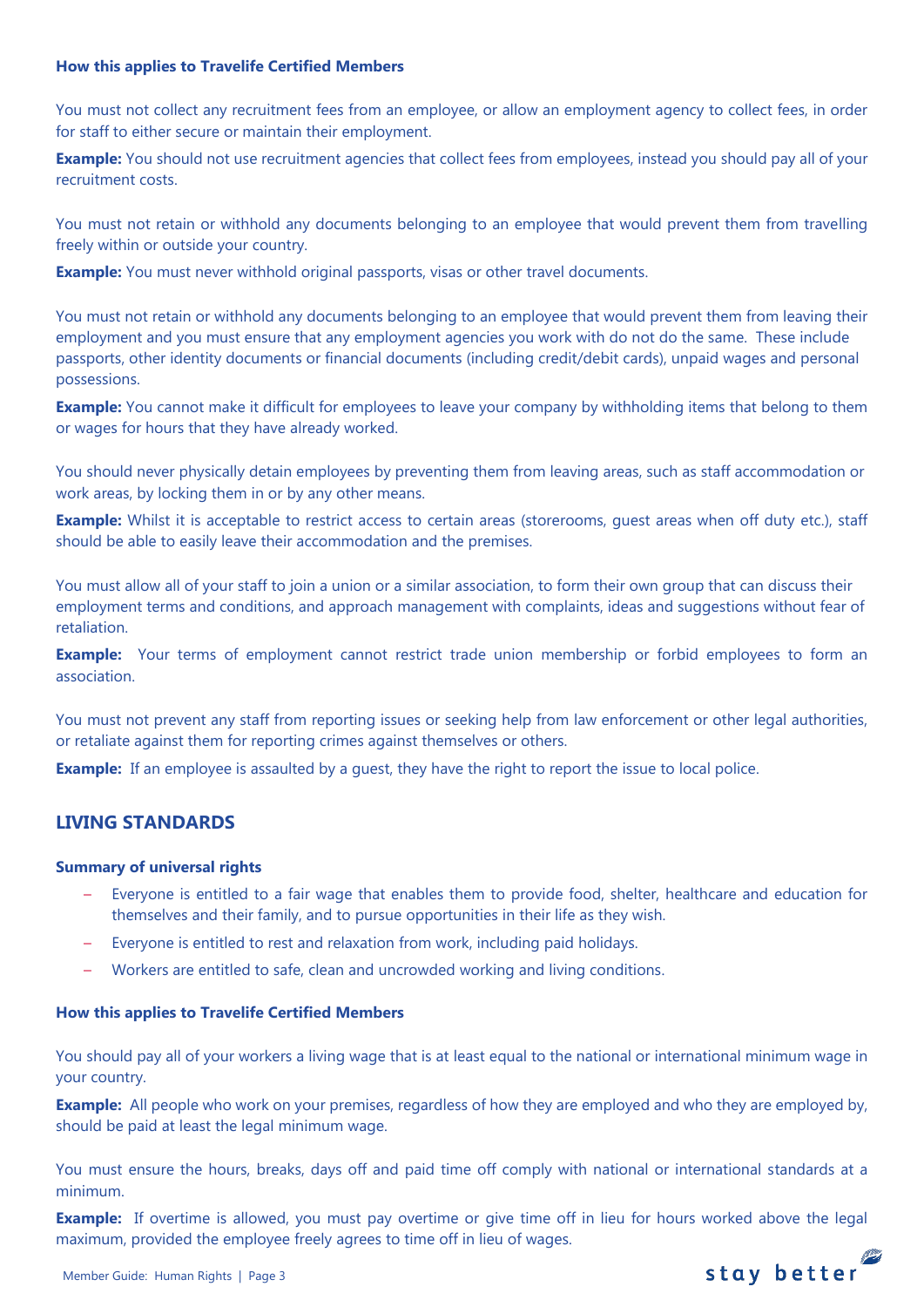You must ensure you provide your staff with any additional benefits and conditions as required by local and international regulations such as pension schemes, sick leave, maternity leave and so on.

**Example:** In the UK all employers must pay into a staff pension scheme.

In many countries the legal minimums still do not provide for a good quality of life so Travelife Members should consider offering at least one benefit above the legal minimum that will improve staff quality of life.

**Example:** In countries without free medical care, you could offer discounted medical insurance or vouchers to visit a local clinic. In countries that already offer strong employee benefits through the local laws, you could offer childcare vouchers or higher pension contributions.



# **ACCESS TO ESSENTIAL SERVICES**

## **Summary of universal rights**

- Everybody has the right to access public services in their country such as education, healthcare, water and sanitation.
- Everyone has the right to an education and this must be free and compulsory during the elementary stages.

## **How this applies to Travelife Certified Members**

You must ensure your operations, including any building work or renovations, do not prevent your staff or your community from accessing basic services such as healthcare, education, water and sanitation.

**Example:** Your water use reduces water availability elsewhere in your community or you undertake building work that disrupts access to a local medical clinic.

You must ensure that your operations do not prevent children from accessing education.

**Example:** Promoting excursions visiting local schools that could disrupt classes, or working hours that prevent parents from taking their children to and from school.

## **SUPPORTING HUMAN RIGHTS**

UN Declaration 29 states that every human has a duty to protect the rights and freedoms of others.

### **How this applies to Travelife Certified Members**

Any essential services that you provide for your guests should also be available for local people if these services do not exist in your local community.

**Example:** If you are in a remote location and provide a medical clinic for your staff, you must offer a similar service to locals.

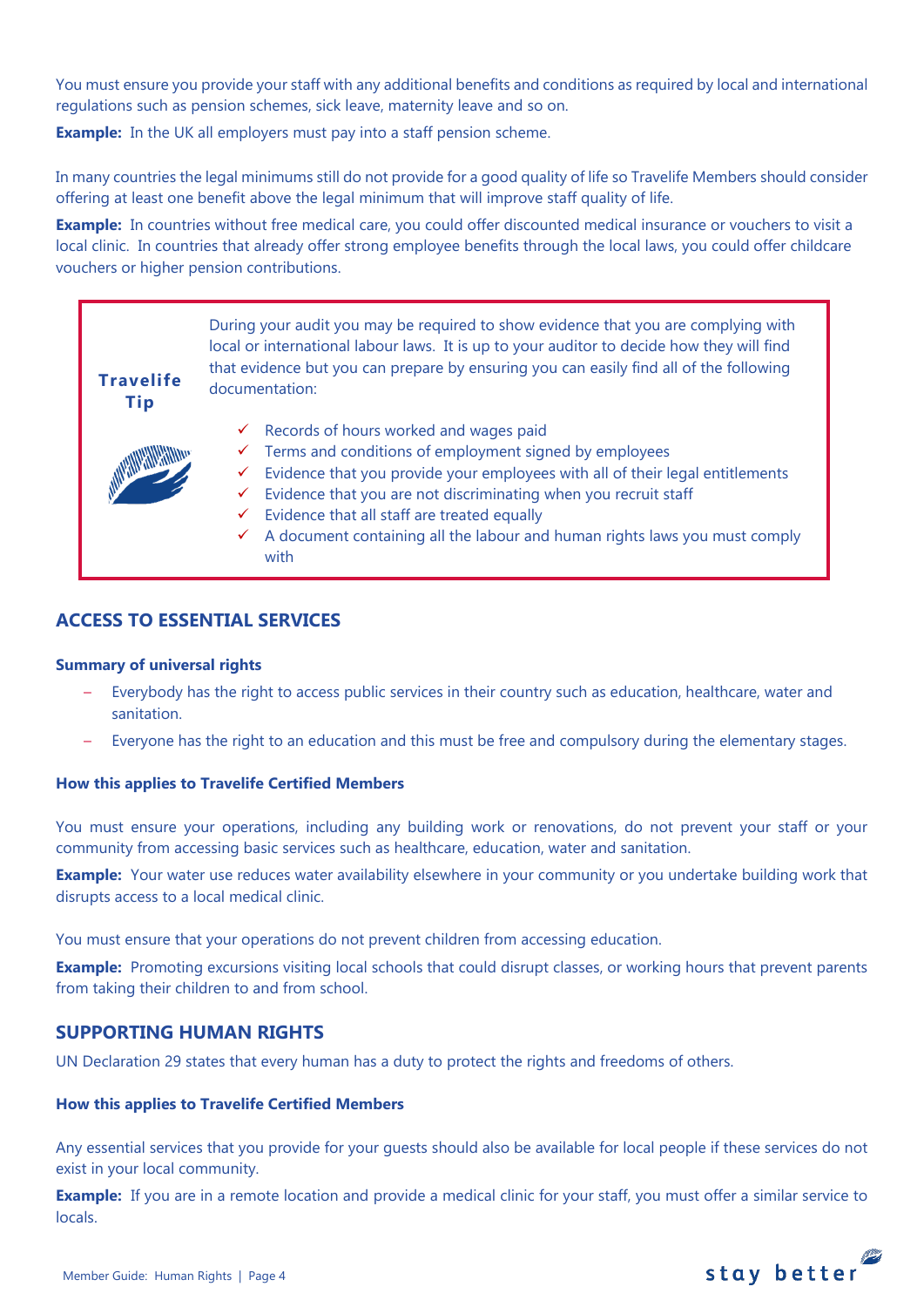You should ensure your staff and suppliers understand the importance of respecting human rights.

**Example:** You could provide human rights training to all new staff and include your human rights statement in your supplier communications.

You should take steps to prevent exploitation and discrimination at your hotel and in your community.

**Example:** Training staff on how to identify and report instances of exploitation and discrimination.

You should use your influence as a business to try to educate people like suppliers, guests and community leaders about the importance of respecting human rights.

**Example:** Publish your human rights policy and the work you have undertaken in this area in your public reports or add clauses to your supplier contracts that warrant that they will respect human rights.

# **RESPECTING PEOPLE'S PERSONAL LIVES, LIVELIHOODS, BELIEFS AND CULTURES**

## **Summary of universal rights**

- Everyone has the right to privacy where they live, within their family and with their correspondence.
- Nobody should be subject to attacks or accusations that may harm their reputation, everyone is presumed innocent until proven guilty, and has the right to defend themselves against accusations at an impartial hearing.
- Everybody has the right to own possessions and property, and to only share them if they wish to do so.
- Everyone has the right to participate in the cultural, artistic and scientific aspects of their community.
- Everyone is entitled to hold intellectual property rights for their scientific, written or artistic creations. Nobody can copy or take someone's original creations without their permission.

### **How this applies to Travelife Certified Members**

All staff must be able to use toilet, bathing and changing facilities that are private, safe and secure. Staff accommodation must have doors that staff can lock and in shared accommodation, there must be a secure place for each staff member to store their personal possessions. Staff must be allowed to enjoy their accommodation without interference and any inspections must be carried out with proper notice to ensure their privacy is not disturbed.

**Example:** You must provide a secure place for staff to store personal items when they are on duty.

You should have procedures in place that prevent any type of abuse or harassment at your place of work and provide training on human rights to your staff.

**Example:** Your must have personal grievance procedures in place and any employees that harass or abuse other people must face appropriate disciplinary procedures.

The operations of your business should not prevent your staff or your community from participating in their cultural traditions, and should protect these traditions and way of life.

**Example:** Educate your guests about how to interact with local cultures in a respectful way.

You should respect intellectual property by not copying, appropriating, trading or otherwise using the original creations or important artefacts of an individual or indigenous culture.

**Example:** Ensure you do not sell local artefacts of cultural or historical importance, or seeking the input from indigenous representatives on incorporating indigenous art, food or music into your business.

## **OTHER IMPORTANT CONSIDERATIONS**

### **What are your unique needs?**

For some properties, respecting and supporting human rights will be very simple to implement and for others it will be more complex. What you do depends on the size of your property and the destination you are in.